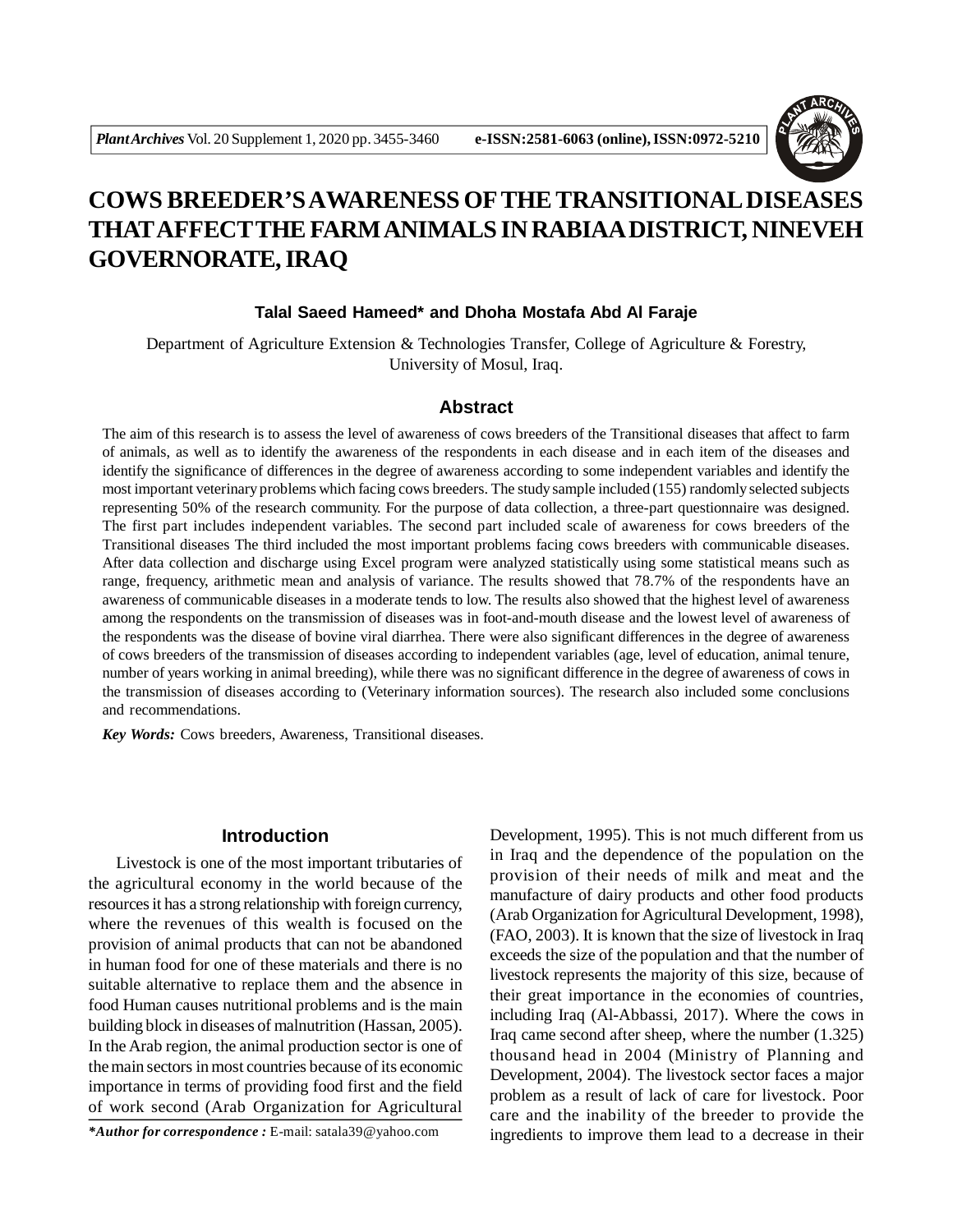efficiency and production (Mousa *et al.,* 2013). There is no doubt that animal productivity is the locus of its genetic abilities and environmental conditions surrounding the care, nutrition and prevention of diseases and protection from environmental conditions (Ministry of Agriculture, 2014). Perhaps understanding the nature of animal diseases in order to prevent them before they occur to control them if they occur is the key to the preservation of this wealth, we must understand and know the epidemic of these diseases so that we can control them (Ministry of Agriculture, 2015). Infectious diseases pose a continuing threat to livestock production as they are often the boundary between profit and loss, as these diseases have a negative impact on productivity and control. These diseases require intensification and concentration of health care and effective prevention programs so that these diseases can be prevented and contained as soon as possible (Ministry of Agriculture, 2012). Infectious diseases are characterized by being transmitted from an infected animal to a healthy animal. The causative agent is germs, fungi or viruses. The animals that have been infected and cured remain a source of infection for a period of time, There are animals infected with *Brucella*, which remains a source of infection for several years after abortion and stray animals play an important role in the transmission of communicable diseases, especially dog disease and transmitted infectious diseases through birds, flies, ticks and mosquitoes. Foot-and-mouth, rinderpest (Faraj, 2009). The most important infectious diseases that affect livestock are foot-and-mouth disease, brucellosis and dermatitis as it is a highly prevalent epidemic disease that is dangerous to livestock. Disease, generally at the level required for the effective implementation of prevention and control measures (Food and Agriculture Organization, 2000). Therefore, the cattle breeders are of little knowledge in the management of their herds, as these are facing a range of productionrelated challenges. Veterinary extensional, which is consistent with the reality of these breeders (Hadi and Ashwaq, 2015). Since agricultural extension is an educational activity that is shared with other learning activities in many characteristics and unique to other characteristics make it a distinct entity, it aims just as other educational activities aim to bring about changes in personality by shaping the knowledge structure of members of his audience by providing them with knowledge and useful skills In their work (Al-Odaibi, 2002). Intensive agricultural extension efforts are needed to familiarize cattle breeders with the damage caused by these infectious diseases and preventive measures to control and overcome these diseases from extension training programs focusing on areas of animal production (Shalaby, 2016). The main objectives of study are following :

1. Determine Cows breeders' Awareness in the Transitional diseases that affect farm animals in Rabiaa district, Nineveh governorate in general.

2. Rank the items of Transitional diseases according to Cows breeders' Awareness in it.

3. Determination of significant differences in the degree of awareness of cows breeders in diseases transmitted to farm animals and each of the following independent variables are (age, level of education, animal tenure, number of years of cows breeding and veterinary information sources),

4. Identify the most important veterinary problems which facing cows breeders.

## **Materials and Methods**

The research was conducted in Rabiaa district, Nineveh governorate, Which includes (330) cows breeder. after excluding 20 of them for the purpose of extracting reliability, the number of after excluding 20 of them for the purpose of extracting reliability, the number of became (310). A simple random sample of 50% was selected of cattle breeders Thus, the number of respondents was (155) breeders Who were included Surveyed. For the purpose of collecting research data, a questionnaire was prepared consisted of three parts. The first part consists of personal, social and communication variables are (educational level, age, Number of years working in cattle breeding, Animal Tenure, Veterinary Information Sources). The educational level of the respondents was determined according to the following indicators (Illiterate, Read and Write, primary, secondary, Institute and College) has been given numeric codes (1,2,3,4,5,6), respectively. Age It was measured by the years of the respondent's age at the time of collecting the research data. Number of years working in cattle breeding It was measured by the number of years the breeder which spent in cattle breeding until the time of collection data. Animal Tenure this variable was measured basis on the number of cattle owned by the respondents. Veterinary Information Sources it is measured by (9) Sources using the following indicators (often, sometimes, not contacted) It has been assigned numeric codes (3,2,1) respectively. The second part of the questionnaire included (39) items related to Transitional diseases affecting farm animals, cows breeders' awareness of these diseases has been measured by the use of three alternatives: awareness with high degree-awareness with moderate degree-awareness with low degree, has been given numeric codes (3,2,1) respectively. The third part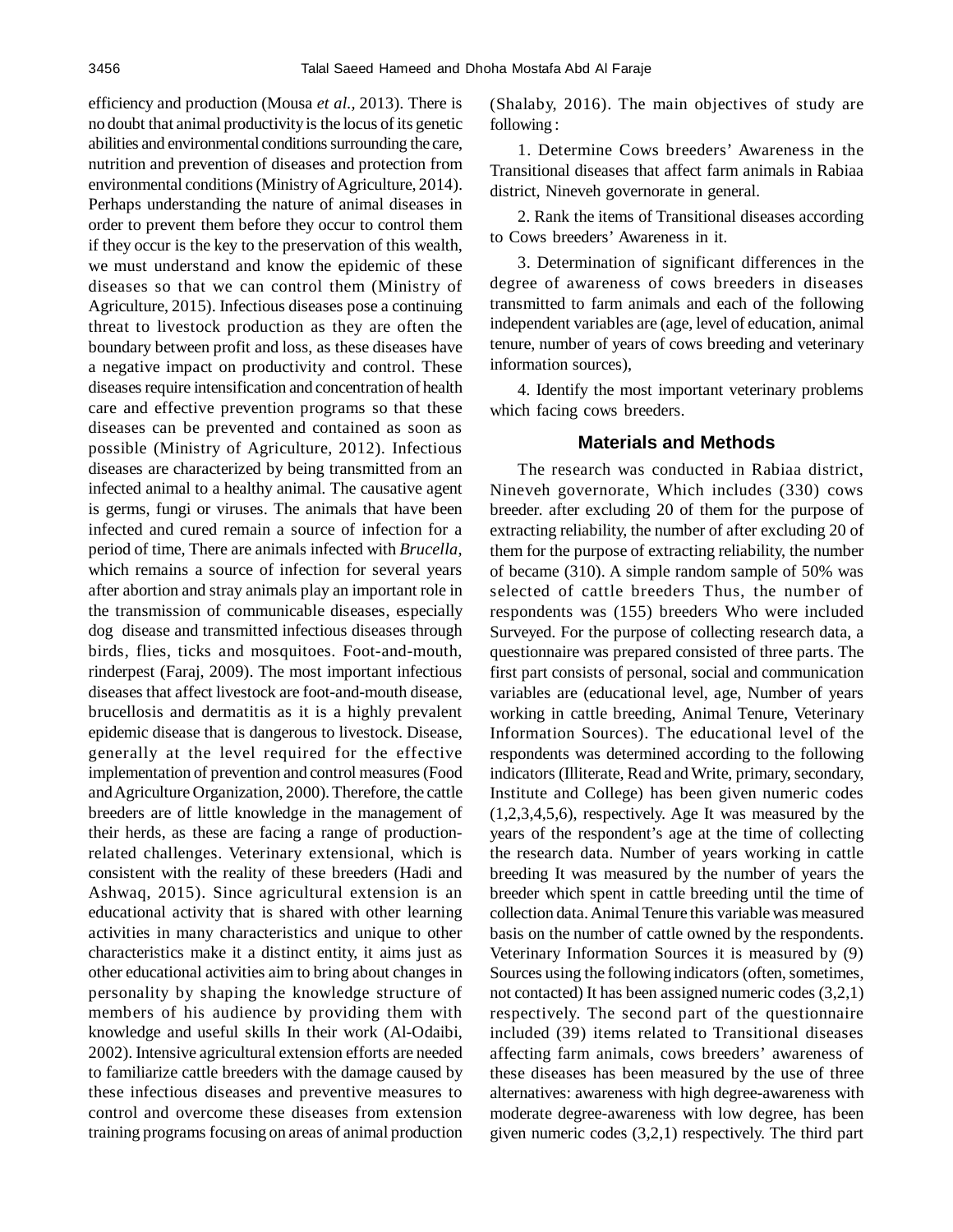of the questionnaire included (10) important veterinary problems which facing cattle breeders in the study region. The questionnaire was presented to the professors of the Agricultural Extension Department and the transfer of techniques also presented to the professors in specialty of Animal Production, to ensure content and face validity of the items. On the basis of their observations, some items have been deleted and amended, bringing the final number of items (33). (pre test) was conducted on a sample of (20) respondents from outside the research sample, where the Reliability of the items was found by Cronbach's Alpha and the Reliability coefficient (0.89). For the purpose of analyzing the data, some statistical methods were used such as mean, Pearson correlation coefficient, Spearman Brown correlation coefficient (Al-Baldawi, 2009).

## **Results and Discussion**

1. Determine Cows breeders' Awareness in the Transitional diseases that affect farm animals in Rabiaa district, Nineveh governorate in general.

The results showed in table 1 that the highest numerical value for awareness of cattle breeders was (102) and the lowest numerical value was (46), with a mean of (58.77) and standard deviation of (9.89). The respondents were divided into three categories according to the awareness of cattle breeders in the Transitional diseases that affect farm animals, As it has been shown, only (21.30%) of the cattle breeders were ranked in the high category. the percentage of cattle breeders in the medium category was (45.16). while the percentage of low category was (33.54). this means that the 79.70% of cattle breeders do not have high awareness in the Transitional diseases.

This may be due to the lack of veterinary extension programs aimed to raising the awareness of cow breeders about the Transitional diseases in terms methods of prevention of the diseases and method of control on it. This result agree with (Shalaby, 2016), (Abu Zeid, 2014), (Al-Abbassi, 2017).

2. Rank the items of Transitional diseases according to Cows breeders' Awareness in it.

**Table 1:** Shows the distribution of the respondents according to the their awareness in the Transitional diseases that affect farm animals.

| <b>Percentage</b> | <b>Number</b> | <b>Categories</b> |
|-------------------|---------------|-------------------|
| 33.54             | 52            | $Low(46-64)$      |
| 45.16             |               | Medium $(65-83)$  |
| 21.30             | 33            | $High(84-102)$    |
|                   |               | Total             |

$$
S.d = 8.89, X = 58.77
$$

It is clear from table 2 that the level of awareness of cows breeders was high in the field of foot-and-mouth disease, where their awareness was high in most items of this disease, especially the items (isolation of infected animals) and (Vaccination small calves one month after birth) which ranked first with an arithmetic mean (3.77). This may be due to the importance of these items, as isolating the infected animal as well as vaccination from the disease before infection is to be done by any breeder with great care for animals and is considered one of the most important preventive measures that must be taken when infected most cases.

Table 2 also showed that Bovine Viral Diarrhea disease came in the last rank, which indicates that the awareness of cows breeders in this disease was low in this disease and all its items, especially the last two items (saliva fluids) and (The animal spends a severe drought) and an arithmetic mean of (3.61) and (3.35) respectively. This may be due to the fact that these symptoms are a symptom of the normal or that the breeder can not be noticed easily, but need someone with considerable experience in this area, therefore came in the last.

3. Determination of significant differences in the degree of awareness of cows breeders in diseases transmitted to farm animals and some independent variables.

Age: When comparing the mean levels of cows breeders' awareness of the transitional diseases affecting farm animals for the three age groups using the analysis of variance, the calculated values (F) were  $(7.55**)$  a significant value at the level 0.01 as in table 3 and thus reject the null hypothesis and accept the alternative hypothesis, there is a significant difference In the degree awareness of the respondents of transmissible diseases according to age variable. This agree with (Shalaby, 2016). The reason for this may be that the older the respondent, the more experience in how to prevent diseases that affect his animals.

Education level: F value is calculated was  $(8.81**)$  a significant value at the level 0.01. thus reject the null hypothesis and accept the alternative hypothesis, there is a significant difference In the degree awareness of the respondents of transmissible diseases according to Education level variable. This agree with (Raad and Hamid, 2018). This may be due to the fact that the most educated respondents are more aware of the modern methods that prevent their animals from getting sick and also increase preventive measures against these diseases.

Animal tenure: When comparing the mean levels of cows breeders' awareness of the transitional diseases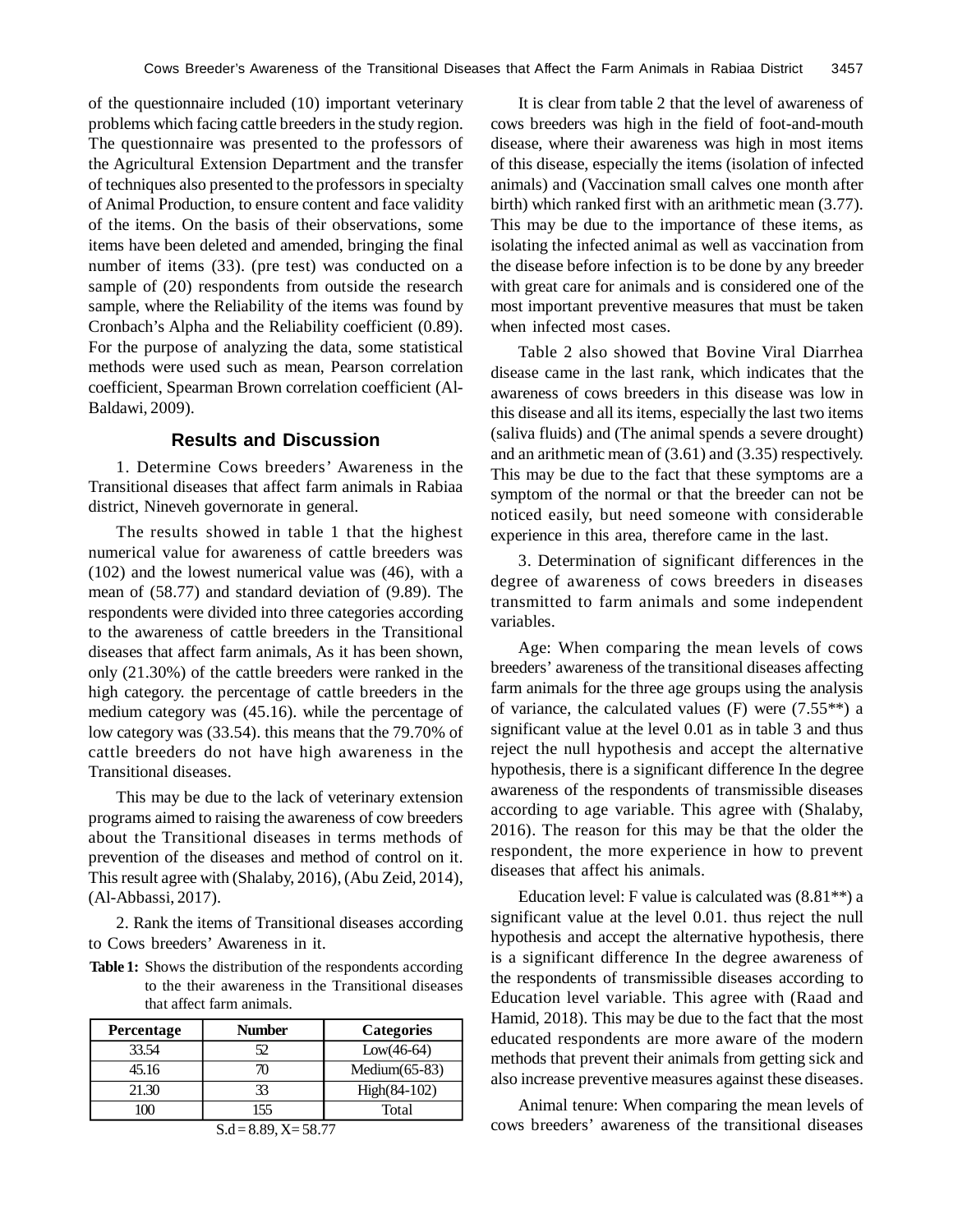|                  | Grade Mean | <b>Items</b>                                                             | Name of disease              |  |  |
|------------------|------------|--------------------------------------------------------------------------|------------------------------|--|--|
| 1.5              | 3.77       | Isolate the infected animal<br>Foot - and - mouth                        |                              |  |  |
| 1.5              | 3.77       | Vaccination small calves one month after birth                           |                              |  |  |
| 3                | 3.61       | Wash the hoof with soap and water                                        |                              |  |  |
| 4                | 3.35       | put zinc ointment on the Udder                                           |                              |  |  |
| 5                | 3.25       | Antibiotic injections                                                    |                              |  |  |
| 6                | 3.12       | Disinfect floors and walls of Barns                                      |                              |  |  |
| $\boldsymbol{7}$ | 3.09       | used cream to ointment to treat sores                                    |                              |  |  |
| 8                | 3.00       | Inoculation Females of males intact.                                     | <b>Infectious abortion</b>   |  |  |
| 9                | 2.90       | Disinfection of birth hangars with disinfectants after abortion.         |                              |  |  |
| 10               | 2.83       | Burning and burying dead embryos                                         |                              |  |  |
| 11               | 2.80       | Dimensions of dogs from the barn                                         |                              |  |  |
| 12               | 2.61       | Care of food hygiene                                                     |                              |  |  |
| 13.5             | 2.28       | Care for the cleanliness of the barn and disinfection with disinfectants |                              |  |  |
| 13.5             | 2.28       | Prevent the spread of insects<br><b>Streptococcal inflammation</b>       |                              |  |  |
| $\overline{15}$  | 2.13       | Attention to water hygiene                                               |                              |  |  |
| 17               | 2.08       | Attention to the barn in terms of ventilation and heating                |                              |  |  |
| 17               | 2.08       | Vaccination of all cows older than 6 months                              |                              |  |  |
| 17               | 2.08       | Treatment of places infected in the animal body by antibiotics           |                              |  |  |
| 19               | 2.07       | Spray animals with effective insecticides                                |                              |  |  |
| 20               | 1.96       | Observe of infected animals                                              |                              |  |  |
| 21               | 1.89       | vaccination of cows with BCG vaccine<br><b>Bovine Tuberculosis</b>       |                              |  |  |
| 22               | 1.77       | attention in the cleanliness of the barns                                |                              |  |  |
| 23               | 1.75       | Combating cats, dogs, mice and insects in farms                          |                              |  |  |
| 24               | 1.76       | Isolation of infected animals from uninfected                            |                              |  |  |
| 25               | 1.74       | attention to the cleanliness of cows                                     |                              |  |  |
| 26               | 1.72       | Providing ventilation and sunlight conditions in the barns               |                              |  |  |
| 27               | 1.70       | disinfection of tools and vessels when the appearance of any injury      |                              |  |  |
| 28               | 1.55       | Ulceration and erosion of the mouth                                      | <b>Bovine Viral Diarrhea</b> |  |  |
| 29               | 1.49       | secretions from the eye and nose                                         |                              |  |  |
| 30               | 1.45       | watery diarrhea in calves from the age of 6 to 12 months                 |                              |  |  |
| 31               | 3.71       | Loss of appetite significantly                                           |                              |  |  |
| 32               | 3.69       | Infertility can be caused by the virus itself in cows                    |                              |  |  |
| 33               | 3.61       | saliva fluids                                                            |                              |  |  |
| $\overline{34}$  | 3.35       | The animal spends a severe drought                                       |                              |  |  |

**Table 2:** Rank the items of transitional diseases according to cows breeders' awareness in it.

affecting farm animals for the three animal tenure groups using the analysis of variance, the calculated values (F) were (1.82\*) a significant value at the level 0.05 as in table 3 and thus reject the null hypothesis and accept the alternative hypothesis, there is a significant difference In the degree awareness of the respondents of transmissible diseases according to animal tenure variable. This agree with (Fayyadh, 2010), (Shalaby, 2016), (Raad and Hamid, 2018). The reason for this is that the respondents who own more farm animals are more aware than others because of their keenness to preserve this wealth from loss due to diseases because they are considered the only capital owned by the respondents.

Number of years of cows breeding: F value is calculated was (9.15\*\*) a significant value at the level 0.01. thus reject the null hypothesis and accept the alternative hypothesis, there is a significant difference in the degree awareness of the respondents of transmissible diseases according to number of years of cows breeding variable. This is agree with (Shalaby, 2016), (Al-Abbassi, 2017). This may be due to the fact that the respondents who have more than years of work in the field of animal husbandry, especially cows, have great experience in the field of animal husbandry and care and protection from diseases.

Veterinary information sources: When comparing the mean levels of cows breeders' awareness of the transitional diseases affecting farm animals for the three veterinary information sources groups using the analysis of variance, the calculated values (F) were (0.010) not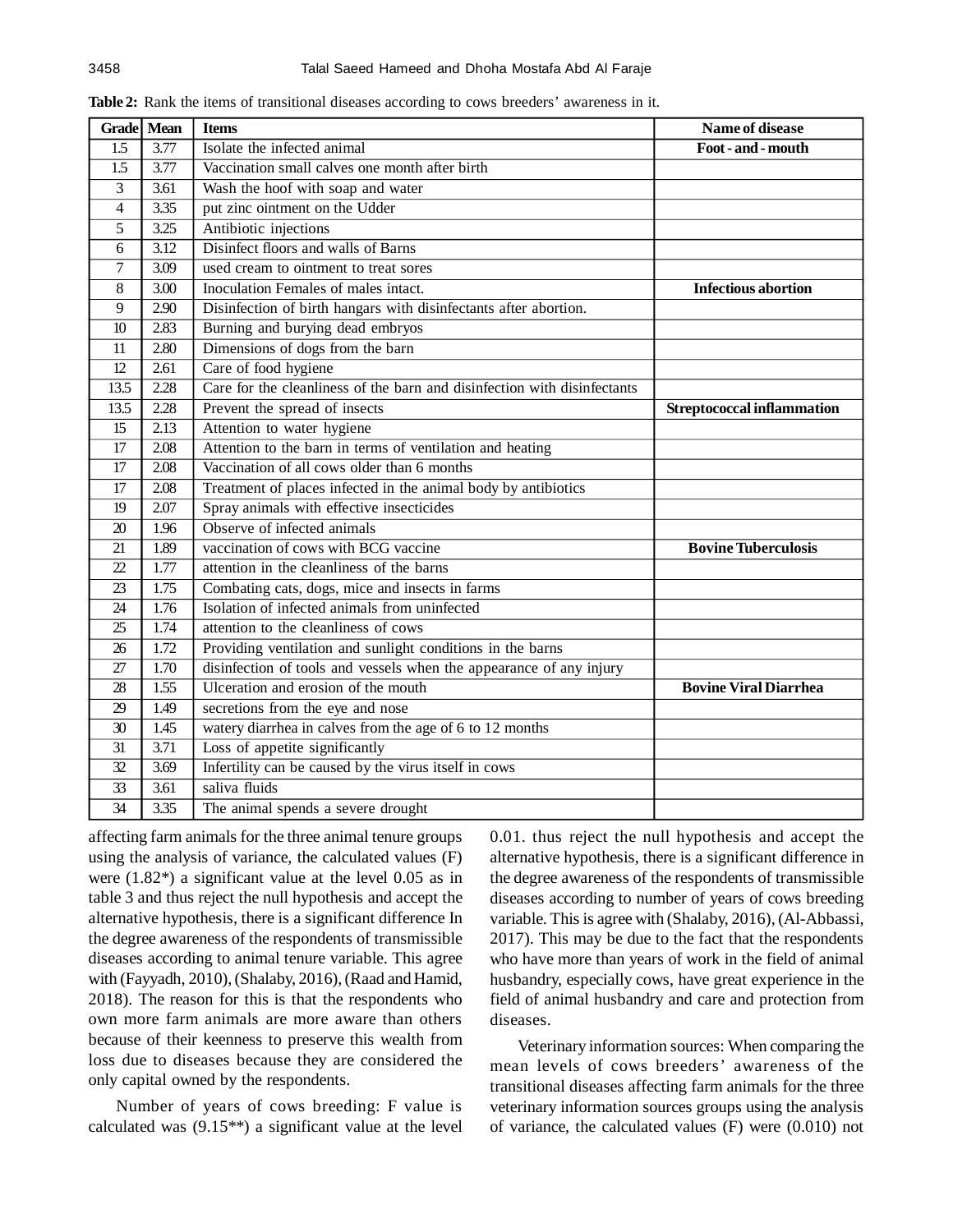**Table 3:** The results of analysis of variance differences in average degree of respondents awareness in transitional diseases affecting farm animals according to some variables.

| variables     | categories           | <b>Number</b> | $\frac{0}{0}$ | <b>Average</b><br>degree of<br>awareness | F<br>value |  |
|---------------|----------------------|---------------|---------------|------------------------------------------|------------|--|
|               | $(16-30)$ year       | 31            | 20            | 40.075                                   |            |  |
| age           | $(31-45)$ year       | 70            | 45.16         | 52.342                                   | $7.55**$   |  |
|               | $(46-60)$ year       | 54            | 34.84         | 62.117                                   |            |  |
|               | Illiterate           | 30            | 19.35         | 13.888                                   |            |  |
|               | Read & Write         | 32            | 20.64         | 22.222                                   |            |  |
| Education     | Primary              | 43            | 27.74         | 29.166                                   | 8.81**     |  |
| level         | Secondary            | 24            | 15.48         | 16.667                                   |            |  |
|               | Intermediate         | 14            | 9.32          | 9.723                                    |            |  |
|               | Institute            | 12            | 7.74          | 8.334                                    |            |  |
| animal        | Less than 75 animal  | 39            | 25.16         | 37.166                                   |            |  |
| tenure        | 76-150 animal        | 90            | 58.07         | 58.567                                   | $1.82*$    |  |
|               | More than 150 animal | 26            | 16.77         | 23.325                                   |            |  |
| number of     | $(8-15)$ year        | 39            | 25.16         | 33.678                                   |            |  |
| years of cows | $(16-23)$ year       | 70            | 45.16         | 53.142                                   | $9.15**$   |  |
| breeding      | $(24-31)$ year       | 46            | 29.67         | 49.166                                   |            |  |
| veterinary    | $Low (8-13)$         | $\omega$      | 38.70         | 30.546                                   |            |  |
| information   | Medium (14-19)       | 75            | 48.38         | 48.540                                   | 0.010      |  |
| sources       | $High (20-25)$       | 20            | 12.90         | 33.325                                   |            |  |

significant value and thus accept the null hypothesis and reject the alternative hypothesis, there is no significant difference In the degree awareness of the respondents of transmissible diseases according to veterinary information sources. This may be due to the fact that veterinary information sources have no positive or negative impact on the awareness of cattle breeders in the field of communicable diseases.

4. Identify the most important veterinary problems which facing cows breeders.

Table 4 shows the most important veterinary problems experienced by cows breeders in Rabia region and have been used the arithmetic mean and frequencies

**Table 4:** Veterinary problems facing cows breeders in the field of veterinary services.

| Grade %        |     |          | Number The Veterinary problems                                 |  |
|----------------|-----|----------|----------------------------------------------------------------|--|
|                | 65  | 102      | Lack of timely availability of veterinary medicines            |  |
| $\overline{2}$ | 63  | 98       | High vaccine prices                                            |  |
| 3              | 56  | 88       | The limited number of veterinary extension specialists         |  |
| 4              | 52. | 81       | Lack of veterinary awareness among cattle breeders             |  |
| 5              | 48  | 75       | lack of knowledge of vaccine educators and dates               |  |
| 6              | 38  | $\omega$ | High prices of veterinary medicines                            |  |
| $\tau$         | 31  | 49       | distance of the veterinary unit from the village               |  |
| 8              | 29  | 45       | The small number of veterinarians in veterinary units          |  |
| 9              | 26  | 41       | Lack of means of transporting sick animals to veterinary units |  |
| 10             | 21  | 33       | Lack of concentrated feed for animals                          |  |

to rank these problems according to their importance for cows breeders. Where the result showed that (Lack of timely availability of veterinary medicines) and (High vaccine prices) Ranked first and second grade with percentage (65%), (63%) respectively. This may be due to the fact that most treatments are imported, which is why they are expensive and affect their unavailability in time.

While the problems (Lack of means of transporting sick animals to veterinary units) and (Lack of concentrated feed for animals) Ranked last grade with percentage (26%), (21%). This may be due to the lack of importance of concentrated feed in the prevention or prevention of infectious diseases or that their relationship is small and that after the veterinary units are no longer hindered in the case of a veterinarian in the region.

## **Conclusion**

In spite of the absence of extension and veterinary activities in general which

related diseases that affect farm animals this is confirmed by the manager the veterinary health clinic and the breeders themselves, but the knowledge of cows breeders in this aspect is not underestimated out where the level of awareness of breeders was medium. Most of the independent factors studied had a significant relationship with the level of awareness of the cows breeders of the transmissible diseases (age, level of education, animal tenure, number years of animal husbandry). We also conclude the absence or weakness of the role of agricultural extension and other related organs in the research area regarding preventive measures against communicable diseases affecting farm animals.

### **Recommendations**

He should take the agricultural extension device its role with veterinary health institutions in the implementation various extension activities, especially its important role in raise the awareness of breeders of the need to take measures to prevent the spread of diseases among animals. Activating the important role of the media, both visual and print, through radio and television programs that increase the awareness of breeders to take preventive measures against diseases affecting farm animals.